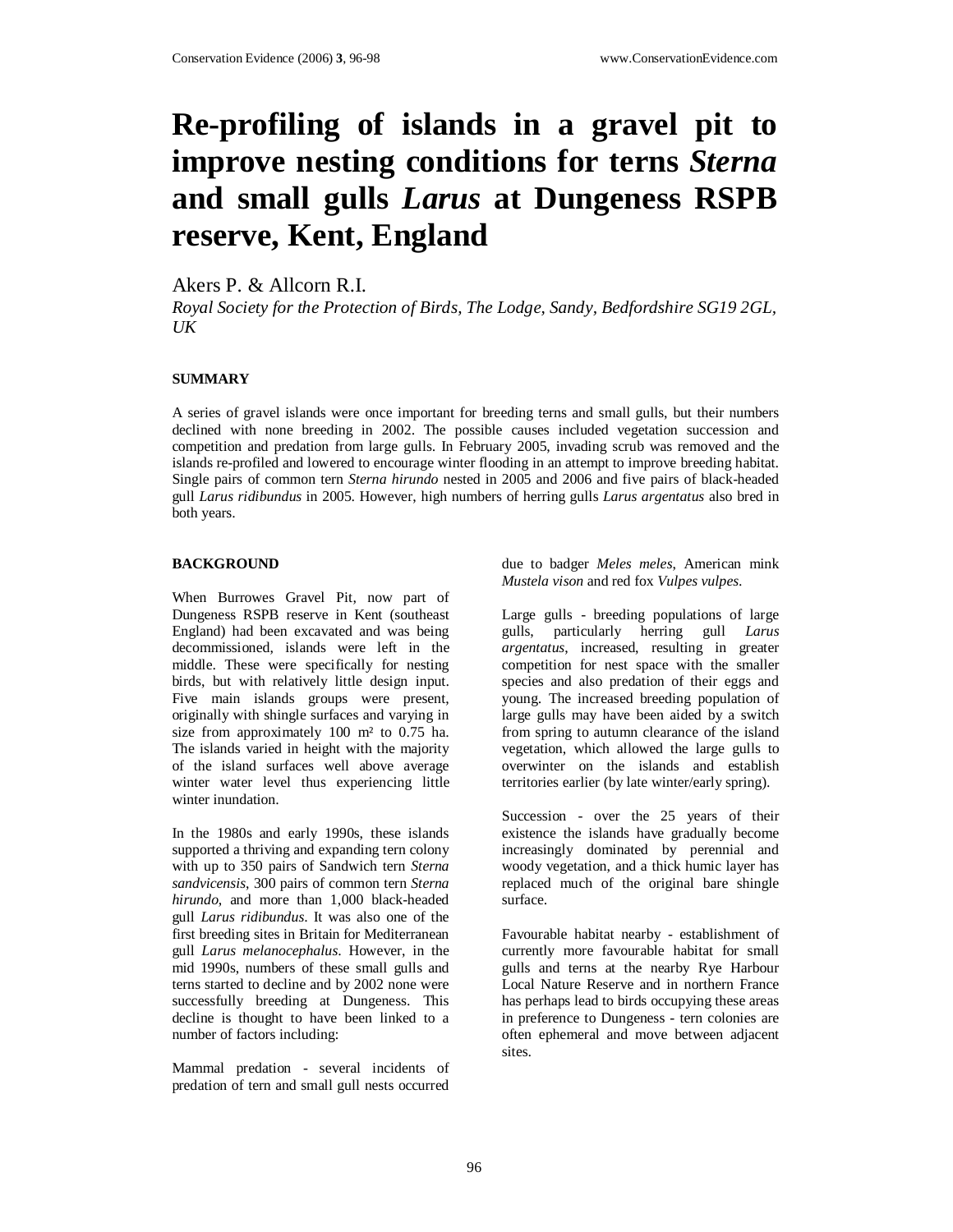## **ACTION**

In an attempt to redress the decline in the small gull species and tern population, a number of initiatives were undertaken, predominantly directed at decreasing numbers of larger gulls, reducing predation and maintaining the islands in an early successional state and thus in favourable condition for nesting terns by removing vegetation.

For a number of years in the 1990s / early 2000s the eggs and nests of large gulls were removed to limit their breeding productivity. However, this did not appear to have any effect on halting the decline of smaller gull and tern species and also proved to be disturbing to breeding cormorants *Phalacrocorax carbo*. This was stopped in 2003.

A grid of 'exposure lines' were deployed to keep larger gulls off one, newly exposed, low island. This comprised washing line strung across the island from posts spread to allow terns through but too narrow for gulls to land amongst. This proved unsuccessful, large gulls still managing to settle on the island and no terns were attracted.

No major action was undertaken to try and reduce predation by foxes or badgers as it is believed that the visits to the islands were by a very low number of 'rogue' individuals, which would have been difficult to target. Badgers are in any case protected in the UK.

American mink have been trapped intermittently at Dungeness. A number of effective trapping seasons (around year 2000) appeared to have reduced mink numbers so targeted trapping ceased. Recent evidence of an increase in mink numbers however, has prompted trapping to be resumed.

**Island re-profiling:** In February 2005, work was begun to re-profile three of the islands in Burrowes Pit. A 5-tonne dumper and 6-tonne excavator were floated in turn across to three of the islands on a rigid framed raft. The island surface substrates were turned over and skimmed, dropping the height of the islands to levels near to the average winter water level. Inundation through the winter would have two effects: firstly, it would limit the places for large gulls to roost and stop them establishing territories early in the spring; secondly, vegetation growth on the islands would be reduced by flooding. Vegetation was cut and burnt. Larger willow *Salix* trees which entirely covered one island were dug up and dumped

over the edge of the island into deep water. The islands were re-profiled, adding in channels and shallower banking to make the sites potentially more attractive to terns. The channels excavated in the largest island are flooded in winter and effectively create a number of smaller islets.

The largest island, which had measured approximately 0.75 ha, although still having an overall similar perimeter area, is now comprised of approximately 10 much smaller islets with water channels between them (islet size depends on water level). In early spring, when seabirds return, the sizes of these islets range from approx 50 m² to 750 m². In the other complex of six islands, two were lowered from around 50 cm above water level to within 10 cm of it.

### **CONSEQUENCES**

The islands on which work was undertaken now have much less perennial vegetation, and in winters with typical water levels, a high proportion of the island surfaces are inundated. Small areas of bare unvegetated shingle persist in the summer with growth of annual plant species over much of the remainder. The island which had 100% willow tree cover now has some low perennial vegetation, some annual vegetation and piles of unburnt willow brash.

Although the attempts to re-profile and grade the islands into apparently more suitable habitat for nesting terns has been physically successful, there is, of yet, no return to the large number of breeding terns or small gulls that formerly used to use the pits. In 2005, there was one pair of common tern, five pairs of black-headed gull but no Sandwich terns at all. In 2006 one pair of common tern nested. Approximately 100 pairs of herring gulls nested on these islands in 2005 and 2006, a higher number than in recent years. A prolonged dry period reduced water levels in Burrowes Pit by approximately 45 cm. This means that the skimmed islands are still not partially or fully submerged in the winter, allowing some perennial vegetation to reestablish and the larger gulls to roost and establish early territories.

Terns are notoriously ephemeral in site loyalty and current good conditions at Rye Harbour (6 miles away) and on the north coast of France may well have attracted the terns away from Dungeness. As and when conditions change again and favour Dungeness, the islands could